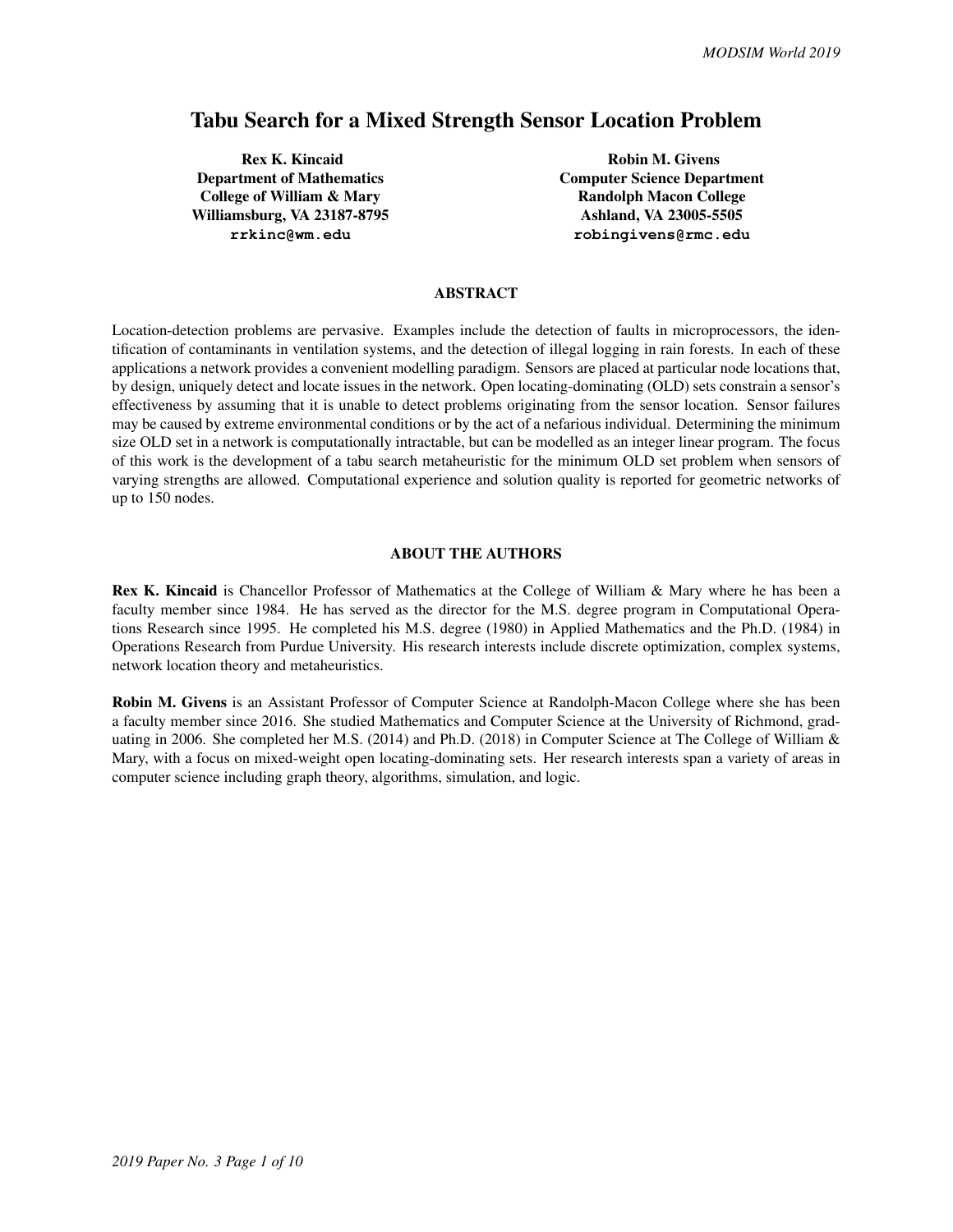# Tabu Search for a Mixed Strength Sensor Location Problem

Rex K. Kincaid Department of Mathematics College of William & Mary Williamsburg, VA 23187-8795 **rrkinc@wm.edu**

Robin M. Givens Computer Science Department Randolph Macon College Ashland, VA 23005-5505 **robingivens@rmc.edu**

## INTRODUCTION

The merger of the locating and dominating requirements for a set of nodes on a network has led to a wealth of research activity in the last 20 years. The introduction of locating sets is generally attributed to (Hakimi, 1964), although both (Jordan, 1869) and (Hua, 1962) had earlier contributions. The origination of dominating sets is usually traced to (Ore, 1962). Combining the ideas of location and domination have led to a number of distinct problems including, locatingdominating sets (Slater, 1987; Colbourn et al., 1987), identifying codes (Cohen et al., 2001), open locating-dominating (OLD) sets (Seo and Slater, 2010, 2011) and metric locating-dominating (MLD) sets (Henning and Oellermann, 2004).

The detection and location of anomalies in a network is a central concern in a wide variety of application arenas. In sensor applications, sensors are placed at particular node locations designed to detect and locate anomalies that arise in the network. One way to lower initial costs and long-term maintenance costs for a collection of sensors, is to minimize the number of sensors needed to appropriately monitor the network. Unfortunately, these location– domination problems are, in general, computationally intractable. A finite, connected, simple graph *G*(*V*,*E*) with node set *V* and edge set *E* provides a convenient model of a network or physical space. Nodes represent locations or regions and edges represent connections or communication ranges between those locations. The edges are assumed to be of unit length unless otherwise noted.

The focus of this paper is OLD sets. However, it is helpful to consider the following four related problems to understand the difference between OLD sets and other location-domination problems. Let an open neighborhood of a node *v*,  $N(v)$ , be the set of nodes adjacent to node *v*, excluding *v*. A closed neighborhood of a node *v* is denoted by  $N[v]$  and is the union of  $N(v)$  with *v*. Let  $S \subseteq V$  denote a subset of nodes in a graph  $G(V, E)$ .

In (Slater, 2002) a set *S* is a Locating-Dominating (LD) set if every node not in *S* has at least one neighbor in *S* and there is no distinct pair of nodes not in *S* with the same set of neighbors in *S*. Hence, *S* is a LD set if both of the following conditions are met.

**LD1** For all  $v \in V - S$ ,  $N(v) \cap S \neq \emptyset$ .

**LD2** For all  $v, w \in V - S$  such that  $v \neq w$ ,  $(N(v) \cap S) \neq (N(w) \cap S)$ .

The first requirement is a *dominating* constraint for *V* −*S*. while the second requirement is a *locating* constraint. The definition of Open Locating Dominating (OLD) Sets (Seo and Slater, 2010) is quite similar. A set *S* is an OLD set if every node in the graph has at least one neighbor in *S* and no two nodes in the graph have the same set of neighbors in *S*. That is,

**OLD1** For all  $v \in V$ ,  $N(v) \cap S \neq \emptyset$ . **OLD2** For all  $v, u \in V$  such that  $v \neq u$ ,  $(N(v) \cap S) \neq (N(u) \cap S)$ .

In both LD and OLD sets the set of neighbors is open but the domains are different, *V* − *S* versus *V*. The open neighborhood distinguishes LD and OLD sets from node identifying codes (IC) in which a closed neighborhood is required. The set *S* is an identifying code if every node in the graph is dominated and no two nodes have the same set of neighbors. Specifically,

**ID1** For all  $v \in V$ ,  $N[v] \cap S \neq \emptyset$ .

*2019 Paper No. 3 Page 2 of 10*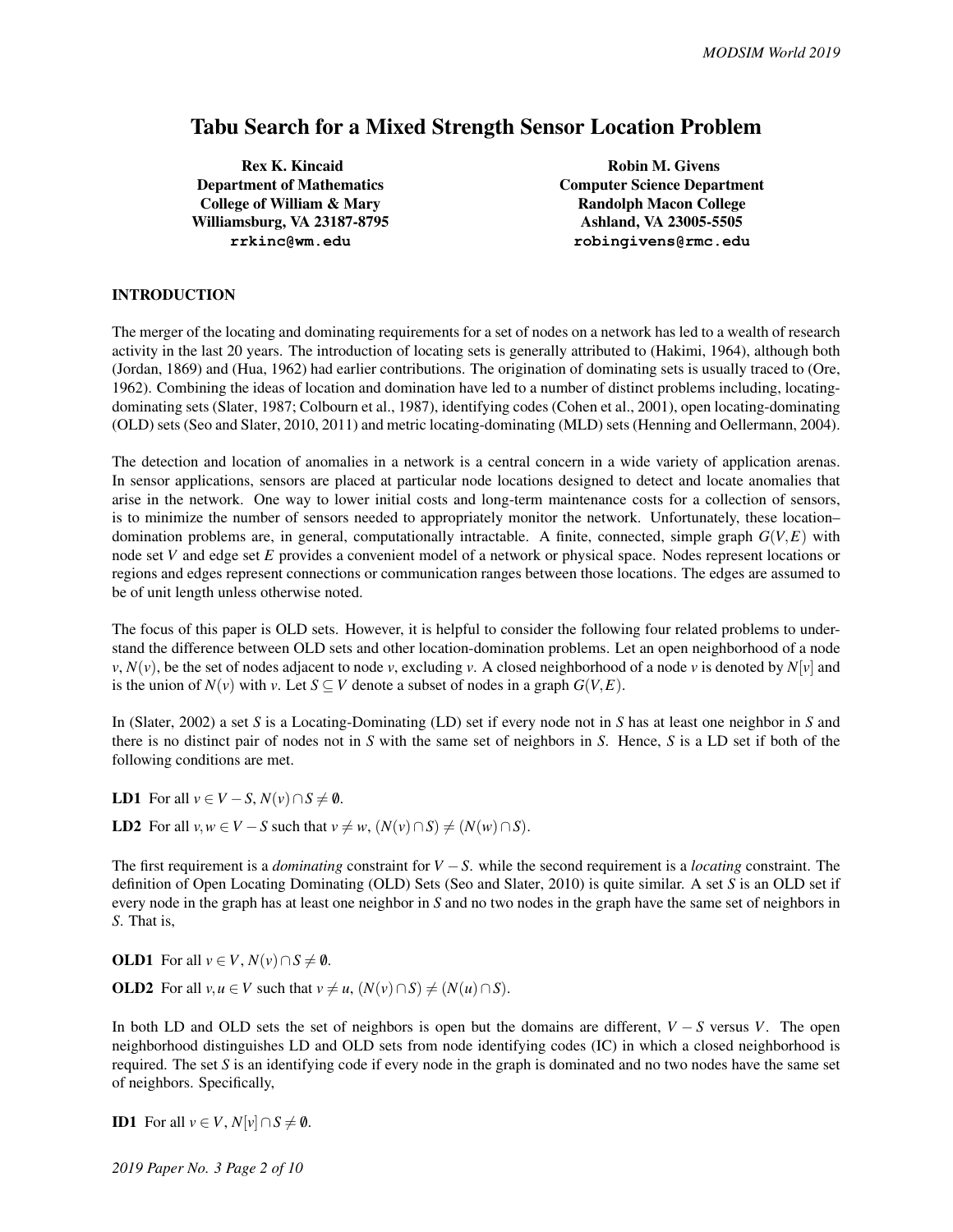**ID2** For all  $v, u \in V$  such that  $v \neq u$ ,  $(N[v] \cap S) \neq (N[u] \cap S)$ .

The last related problem is the metric locating dominating set (Henning and Oellermann, 2004). The set *S* is called a *resolving set* if MLD2 is satisfied but MLD1 need not hold. The minimum cardnality resolving set is defined to be the *metric dimension* of *G*. *S* is a metric-locating-dominating (MLD) set if it is both a *resolving set* and a *dominating set*. That is, *S* is an MLD set if,

**MLD1** For all  $v \in V - S$ ,  $N(v) \cap S \neq \emptyset$ .

**MLD2** For all  $u \neq v \in V$  there is a  $w \in S$  such that  $d(u, w) \neq d(v, w)$ .

The conditions OLD1 and ID1 are similar (closed versus open neighborhood) while LD1 and MLD1 are identical. The main difference between these two sets of definitions is the domain of the node *v*, either *V* −*S* or *V*. Notice that the LD1 and MLD1 requirements do not change if  $N[v]$  replaces  $N(v)$  since the domain is restricted to  $V - S$ . It is only when the domain includes all of *V* that the distinction between  $N(v)$  and  $N[v]$  is important. It is easy to see that any set  $S \subseteq V$  that satisfies the OLD1 condition also satisfies the LD1 and MLD1 conditions. When does the converse hold? That is, when does the condition  $N(v) \cap S \neq \emptyset$  fail for  $v \in S$ . This failure can only occur if there there is a node in *S* that is *not* adjacent to any other node in *S*.

Consider the following graph in Figure 1. An MLD set is given by  $S_{MLD} = \{v_1, v_2, w_1, w_2\}$  It is easy to see that  $S_{MLD}$  is a dominating set (MLD1) but tedious to check MLD2. An LD set is given by  $S_{LD} = \{v_1, v_2, w_{12}, w_{22}, w_{11}, w_{21}\}$ . Again, it is easy to see that *SLD* is a dominating set. The locating constraint, LD2, only needs to be checked for nodes not in *S*<sub>*LD*</sub>. Note that for any node  $u \in S_{LD}$ ,  $N(u) \cap S_{LD} = \emptyset$  due to the open neighborhood. Checking the nodes in  $V - S_{LD}$ finds all of the intersections unique and non-empty. For example,  $N(w_1) \cap S_{LD} = \{w_{11}, w_{12}\}$ . An OLD set is given by the union of the previous two sets plus two additional nodes. That is,  $S_{OLD} = \{v_1, v_2, w_{12}, w_{22}, w_{11}, w_{21}, w_1, w_2, k_1, k_4\}$ . Adding  $\{w_1, w_2, k_1, k_4\}$  to  $S_{LD}$  forces the intersections of elements in  $S_{OLD}$  with itself to be non-empty and unique. For example,  $N(v_1) ∩ S_{OLD} = \{k_1\}$ . Note that  $S_{LD}$  satisfies ID1. The use of the closed neighborhood in ID1 makes each of the  $N[u] \cap S_{LD} = u$  for all  $u \in S_{LD}$ . However,  $S_{LD}$  fails to meet the ID2 condition since  $N[v_3] \cap S_{LD} = N[v_1] \cap S_{LD} = \{v_1\}$ . A set that meets ID1 and ID2 is  $\{v_1, v_2, w_1, w_2, k_1, k_2, k_3, k_4\}$ . Thus, the four sets of interest in Figure 1 are

$$
S_{MLD} = \{v_1, v_2, w_1, w_2\}
$$
  
\n
$$
S_{LD} = \{v_1, v_2, w_{12}, w_{22}, w_{11}, w_{21}\}
$$
  
\n
$$
S_{ID} = \{v_1, v_2, w_1, w_2, k_1, k_2, k_3, k_4\}
$$
  
\n
$$
S_{OLD} = \{v_1, v_2, w_1, w_2, w_{12}, w_{22}, w_{11}, w_{21}, k_1, k_4\}.
$$

The paper is organized in the following way. Section 2 gives an integer linear programming formulation for the unweighted OLD set problem and notes a connection to the unicost set covering problem. Sections 3 and 4 are dedicated to mixed-weight OLD sets. Section 3 provides an example of a graph that does not admit an OLD set unless mixed-weights are allowed while section 4 summarizes the computational results for a tabu search procedure with a stingy heuristic for the neighborhood search. Concluding remarks are made in section 5.

A mixed-weight open locating-dominating set (mixed-weight OLD set), was introduced in (Givens et al., 2017; Givens, 2018) and extends the OLD set problem definition by allowing sensors of varying strengths. The varying sensor strengths are modelled through the placement of weights on the nodes of the graph. Just as an increased sensor strength expands the reach of a sensor throughout a region, an increase in weight on a node increases the reach of a node by an equal number of edges. Multiple types of sensors are often used in a wireless sensor network (WSN), such as those that monitor natural habitats (Mainwaring et al., 2002). WSNs have been used to study a variety of environmental areas such as glaciers (Martinez et al., 2005), marine pollution (Akyildiz et al., 2005), animal behavior and welfare (Mainwaring et al., 2002), and the effect of climate change on farming (Di Palma et al., 2010).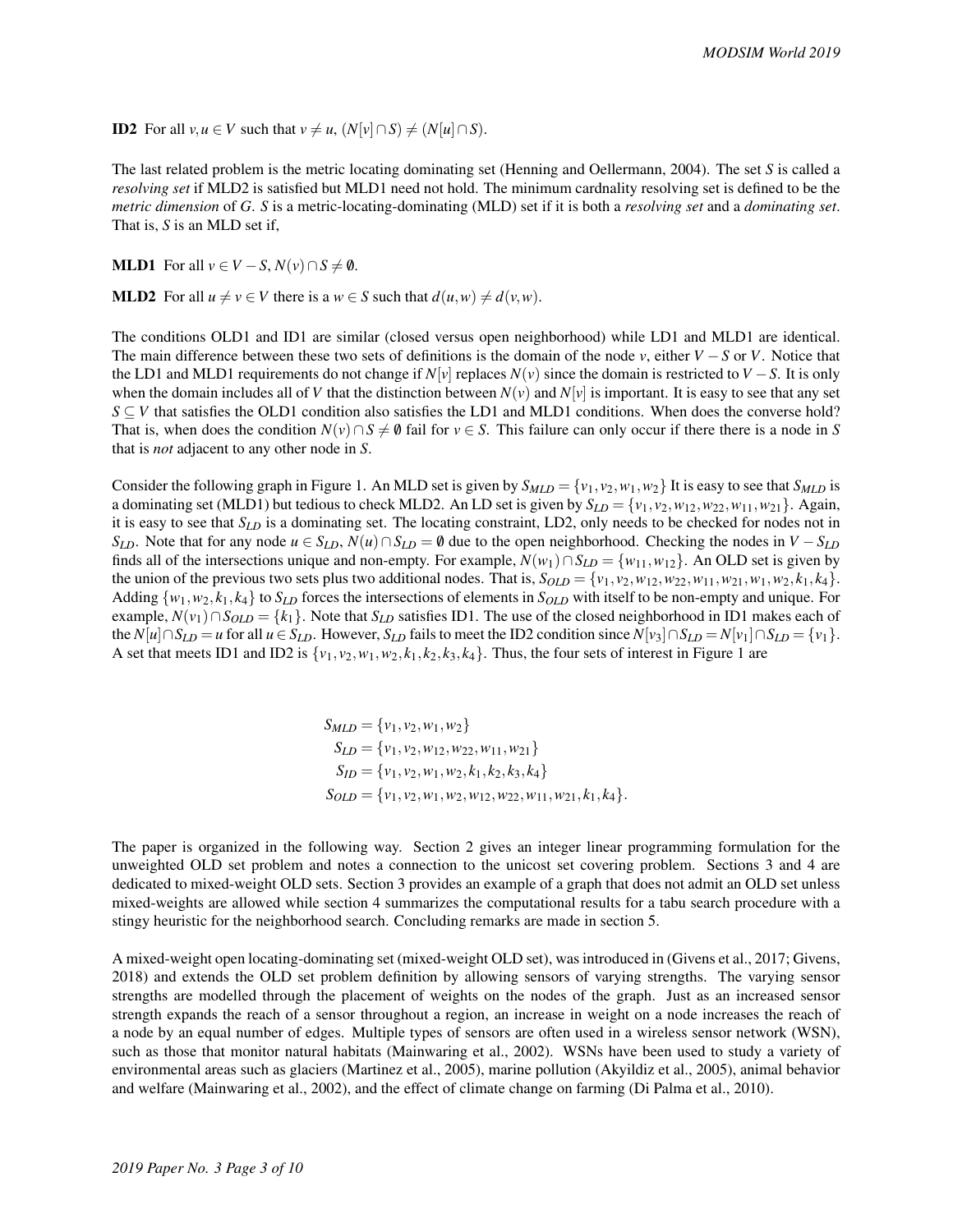

Figure 1: Compare LD, OLD, ID and MLD solutions

#### INTEGER LINEAR PROGRAM FOR MINIMUM OLD SETS

A natural goal, for each of the four problems identified in the previous section, is to seek a minimum number of node locations. One way to do this is to formulate the problem as an optimization model. The minimum OLD set problem was formulated as an integer linear program (ILP) for the first time in (Sweigart et al., 2014). The ILP assumes that the adjacency matrix *A* is available (note that  $A_{i,j} = 1$  if nodes *i* and *j* are adjacenct and zero otherwise). The adjacency matrix serves to identify the open neighborhood of a node. From the adjacency matrix the shortest path distance matrix *D* can be computed (in polynomial time). Let  $d(i, j)$  denote the shortest path distance between nodes *i* and *j*. Then, a binary matrix *E* is formed by letting  $E_{i,j} = 1$  if  $d(i, j) \le 2$  and zero otherwise. If  $d(i, j) > 2$  for any pair of nodes then the nodes cannot share any common neighbors. The resulting minimum OLD set ILP is given by

Minimize: 
$$
\sum_{j \in V} x_j
$$
 (1)

Subject To: 
$$
\sum_{j \in V} A_{i,j} x_j \ge 1 \qquad \forall i \in V
$$
 (2)

$$
\sum_{k \in V} (A_{i,k} - A_{j,k})^2 x_k \ge E_{i,j} \qquad \forall i, j \in V
$$
 (3)

$$
x_j \in \{0, 1\} \qquad \qquad \forall j \in V \tag{4}
$$

It is quite likely that no feasible solution may exist for the OLD set ILP. For simple, connected graphs this occurs when there is at least one pair of nodes with the same set of neighbors. Graphs with no such nodes are called *twinfree* (Foucaud et al., 2016). If the solution to the ILP for the OLD set problem has no feasible solution then it has a *twin*. Note that the OLD set ILP formulation is equivalent to the unicost set covering problem (SCP). The SCP is NP-complete but has been extensively studied (Yelbay et al., 2015). There are many heuristic search procedures that are known to generate high quality feasible solutions to the SCP (Lan et al., 2007).

In the set covering problem, as well as in the OLD set problem, all *customers*, located at the nodes, must be served. However, if the objects that are to be located have a cost associated with them, then there may be an additional *budget* constraint limiting the number of objects to be located, i.e.  $\sum_{i \in V} x_i = k$  where *k* is a positive integer. When this constraint is added to the above formulation there will be values of *k* for which not all of the *customers* can be dominated and a new objective is needed. One reasonable objective, with a constraint limiting the size of the OLD set, is the one used in the maximum covering location problem. By maximizing coverage the constraint violations are minimized. In the OLD set problem there are two distinct types of constraints that may be violated. Constraint violations for the OLD1 dominating constraint are straight forward to minimize, but violations of the OLD2 constraint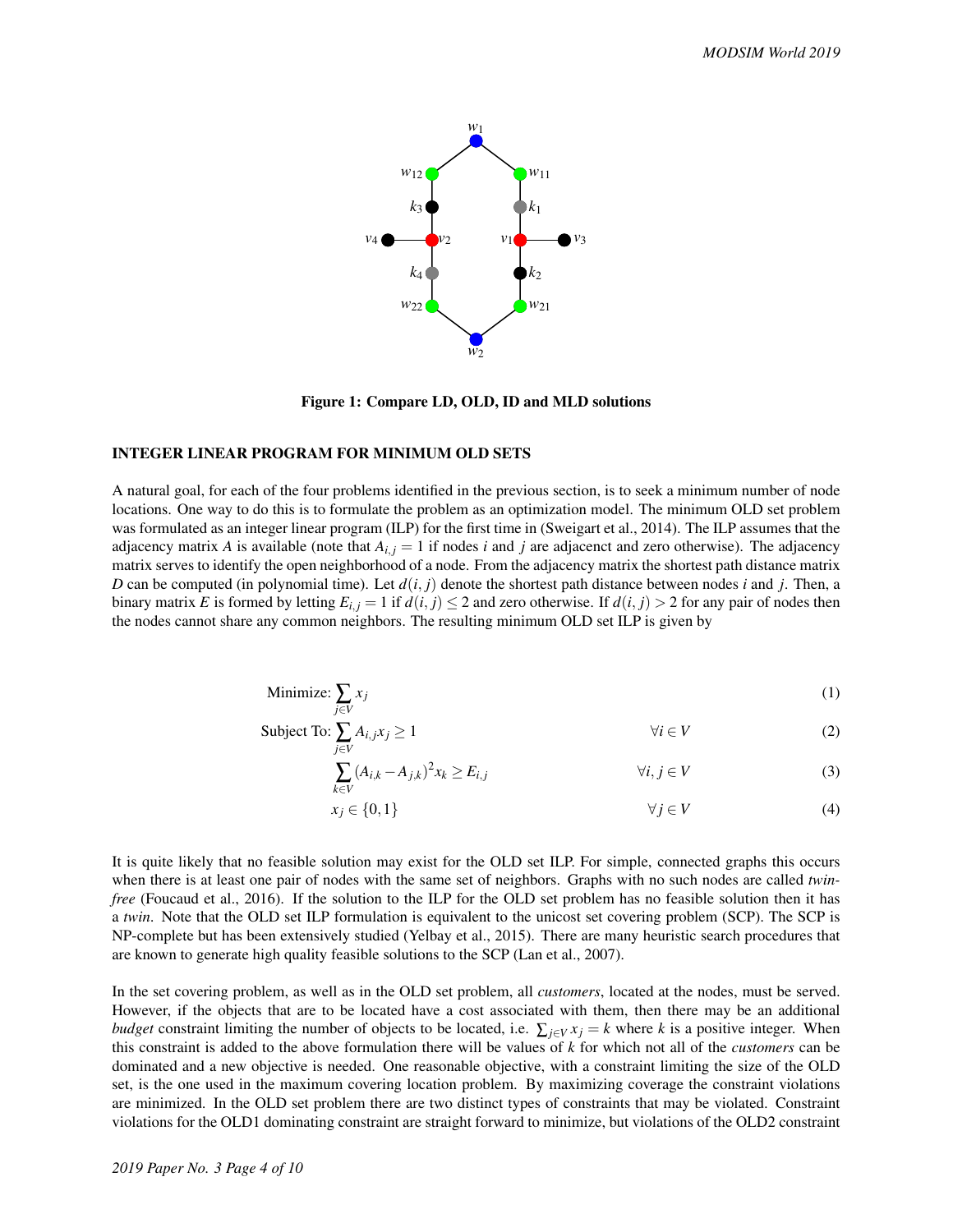are less clear. One possibility is to only enforce the OLD2 constraint for those nodes that are dominated in the OLD1 constraint. In any case, when node weights other than one are added to the OLD set formulation, this version of the problem has additional interest since some nodes are now more important than others. Maximum covering location models for OLD sets have been proposed and studied in (Sweigart, 2019; Sweigart and Kincaid, 2017).

#### DEFINING MIXED-WEIGHT OLD SETS

Allowing OLD set nodes to have non-uniform weights results in a mixed-weight OLD set problem. Without loss of generality, assume that OLD set locations are for sensors and that the graph represents a sensor network. In (Givens et al., 2017; Givens, 2018) a mixed-weight OLD set problem is defined in which each sensor has weight 1 or 2 Moreover, the potential weights for each node location is known apriori. If a weight 2 sensor is located at a node then a signal may be sensed up to 2 edges away. That is, the range of the antenna associated with the sensor is doubled. For the *unweighted* OLD set problem the OLD1 and OLD2 requirements rely solely on the neighborhood of a node and its interaction with the OLD set *S*. For weight 2 nodes the antenna strength allows not only the neighborhood to be served but also the neighbors of the neighbors. To capture this effect define, for each node  $v \in V$ ,  $B^{out}(v)$ , the set of nodes that can be reached from *v*, as well  $B^{in}(v)$ , the set of nodes that can reach *v*. Let the *outgoing* ball  $B^{out}(v) = \{u | u \in V\}$ and  $d(v, u) \le w(v)$  and the *incoming* ball  $B^{in}(v) = \{u | u \in V \text{ and } d(u, v) \le w(u)\}\$ . When all of the weights are 1,  $N(v) = B^{out}(v) = B^{in}(v)$  for all  $v \in V$ . For the sensor location problem,  $S \subseteq V$  is a mixed-weight OLD set if

**MW-OLD1** for all  $v \in V$ ,  $B^{in}(v) \cap S \neq \emptyset$  and

**MW-OLD2** for all  $v, u \in V$  such that  $v \neq u$ ,  $(B^{in}(v) \cap S) \neq (B^{in}(u) \cap S)$ .

Note that an equivalent mixed-weight OLD set problem can be defined by replacing the role of  $B^{in}(v)$  with  $B^{out}(v)$ . In this version of the problem the locations *send* out a signal rather then *receive* a signal.

Not all connected, simple, undirected graphs admit an OLD set. Consider the following example. In the graph in Figure 2 all the node weights are 1. No OLD set solution exists since both  $x_1$  and  $x_3$  have the same incoming ball  $B^{in}(x_1) = B^{in}(x_3) = \{x_2, x_4\}$ . That is,  $x_1$  and  $x_3$  are *twins* with  $N(x_1) = N(x_3)$ . However in Figure 3, by allowing the weight at node  $x_3$  to be 2, a mixed-weight OLD set solution can be found since all of the incoming balls,  $B^{in}(v)$ , are unique for all  $v \in V$ . For convenience, directed edges are added from the weight 2 node to all nodes two edges away, as is pictured in Figure 3.



Figure 2: All node weights are 1;  $x_1$  and  $x_3$  have same incoming-ball  $\{x_2, x_4\}$ .

# HEURISTIC SEARCH FOR MIXED-WEIGHT OLD SET

The computational experiments in this section make use of the geometric graph testbed generated in (Givens, 2018). Several heuristics were proposed and tested for constructing solutions to the mixed-weight OLD set problem (weight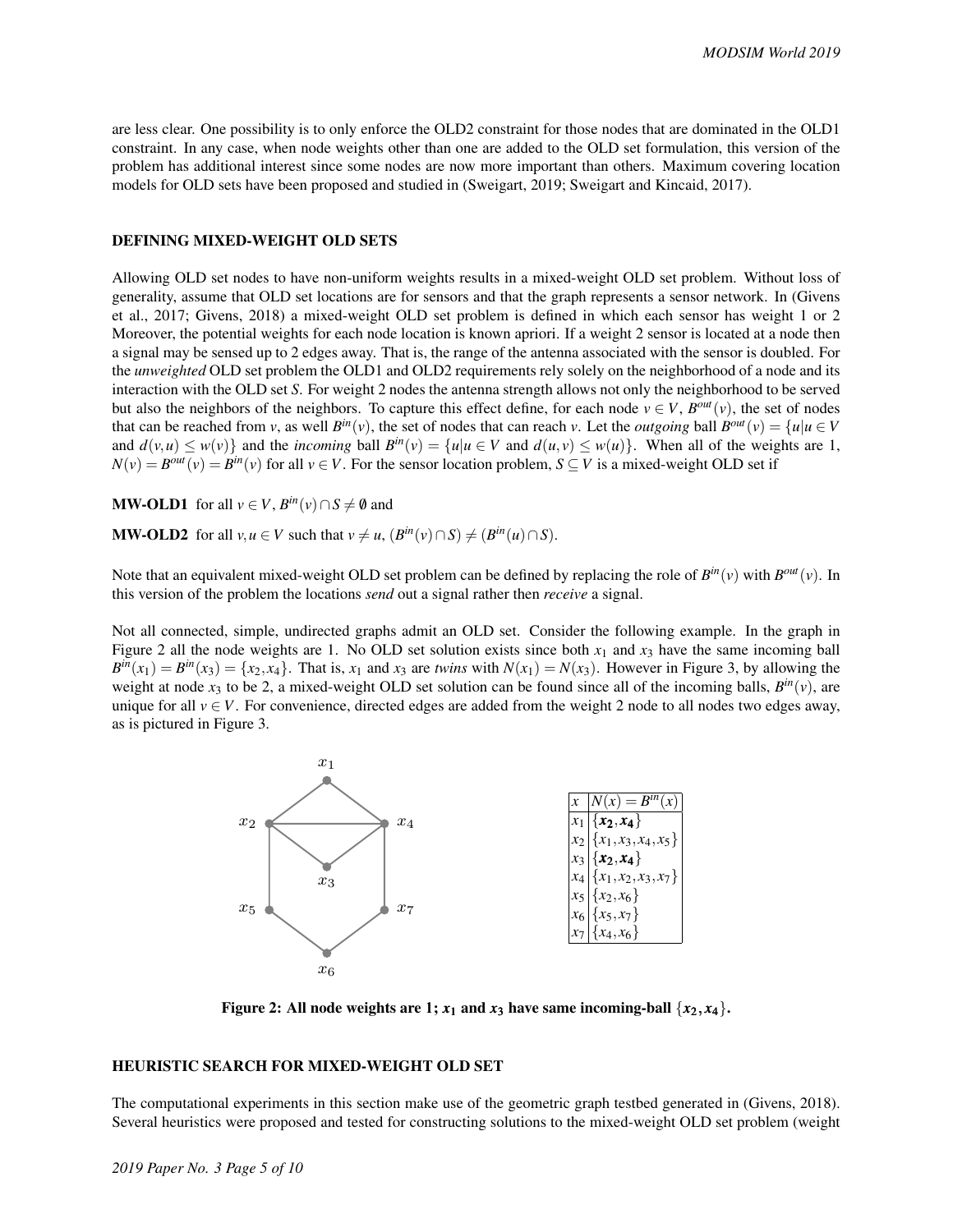

Figure 3: When  $w(x_3) = 2$ ,  $B^{in}(x_i)$  is unique for all  $x_i \in V$ , allowing for a mixed-weight OLD-set.



Figure 4: Random Geometric Graph on Unit Square, *r* = 0.15

1 and 2 node locations given) on randomly generated geometric graphs with 50, 100 and 150 nodes in (Givens, 2018). Geometric graphs (see Figure 4) are constructed by randomly generating an ordered pair of coordinates,  $(x, y)$ , on the unit square. That is, both  $x$  and  $y$  are uniformly generated on the interval  $(0,1)$ . Then, an edge connects any pair of coordinates  $(x_i, y_i)$  and  $(x_j, y_j)$  if the distance between the points is less than or equal to a pre-determined distance threshhold *r*. The node weights (1 or 2) are also randomly assigned with the probability of a weight 2 node,  $\rho$ , chosen from  $\{0.25, 0.50, 0.75\}$ . The distance *r* which governs the assignment of edges is also chosen from  $\{0.25, 0.50, 0.75\}$ . 500 graphs are generated for each combination of *r* and ρ, for a total of 4500 graphs. Of the 4500 graphs 4310 admitted OLD set for 50 nodes, 4444 admitted OLD sets for 100 nodes, and all 4500 admitted OLD sets for 150 nodes. The random geometric graphs may be a single connected component or multiple connected components. The heuristic which performed the best in (Givens, 2018) is a stingy heuristic. If a graph admits an OLD set then  $S = V$  is an OLD set. The stingy heuristic deletes a node from the current OLD set, checks to see if the reduced set of nodes satisfies MW-OLD1 and MW-OLD2, and continues until no further reduction can be made. The most successful order in which to delete the nodes from the OLD set is based on the size of the out going ball for each node,  $B^{out}(v)$  (Givens, 2018).

The stingy heuristic for the mixed-weight OLD set (Givens, 2018) is extended in two ways—a diversification scheme and a tabu search. The diversification approach takes as input an OLD set constructed by the stingy heuristic. Next, all pairwise swaps between nodes in *S* and *V* −*S* are examined. After each swap, the resulting set is checked to see if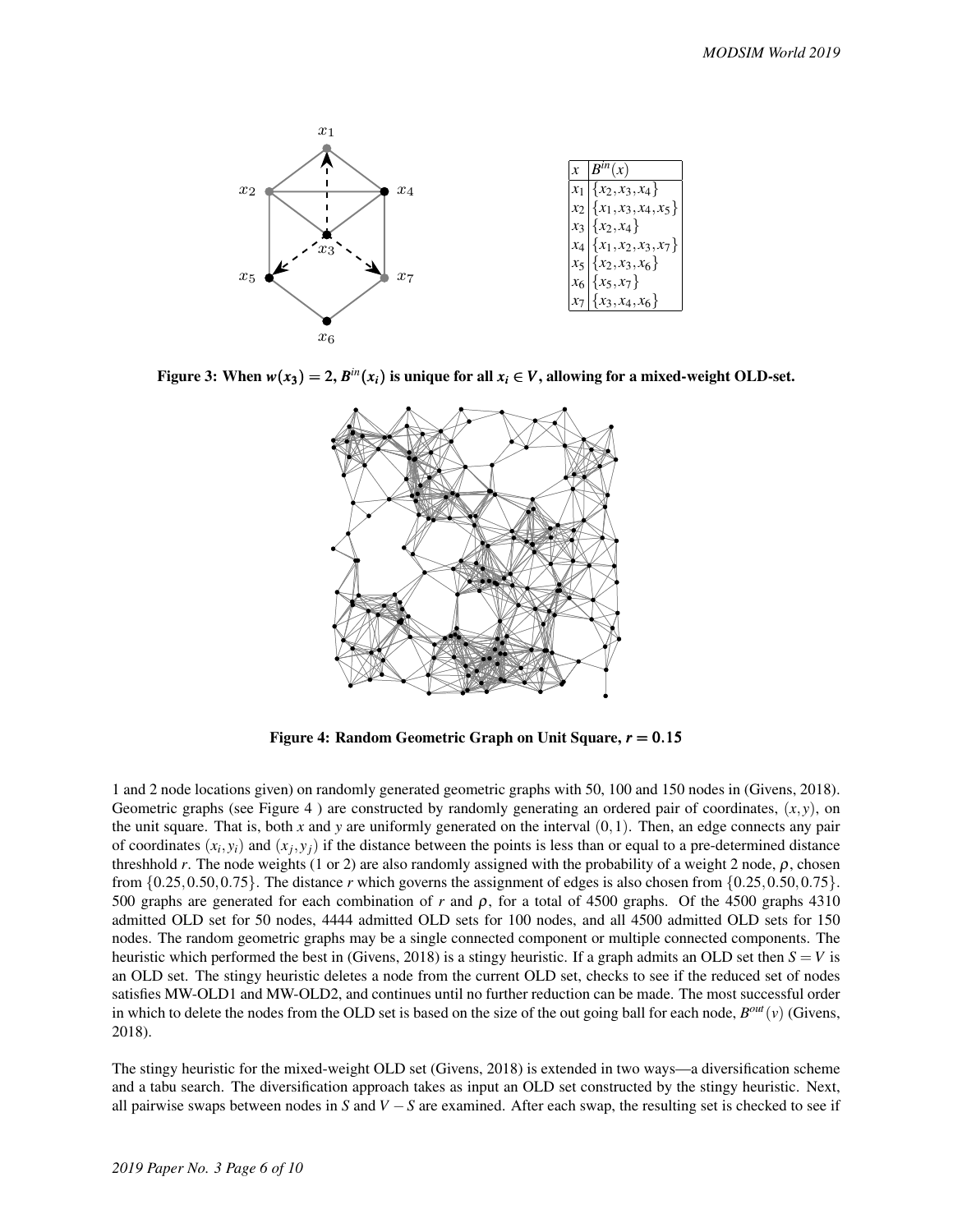MW-OLD1 and MW-OLD2 are satisfied. If true, then the swap is accepted. Otherwise the swap is rejected. After all potential swaps have been examined, the resulting mixed-weight OLD set will be the same size as the one constructed by the stingy heuristic. Lastly, the stingy heuristic is invoked with the diversifed solution as the initial solution.

Tabu search and, more generally, adaptive memory programming continues to have startling success in efficiently generating high-quality solutions to difficult practical optimization problems. (Glover, 1996) provides forty-two vignettes each of which describes a different application of tabu search by researchers and practitioners. Constructing a simple tabu search heuristic requires defining a *move set* or *neighborhood*, the *tabu tenure* of an accepted move, an *aspiration criterion* and the maximum number of neighborhoods to be examined. One iteration of a simple tabu search examines the neighborhood of the current solution and either selects the first-improving neighbor or the least non-improving (non-tabu) neighbor. For the OLD set problem a *move* is the exchange of any node currently in the OLD set with a node that is not in the OLD set. Each move generates a *neighbor* of the current OLD set solution. A move is tabu if the exchange has previously been accepted and fewer than *tabu tenure* iterations have transpired. The search proceeds by first checking if the neighbor is an OLD set. If so, then the stingy heuristic is applied to the neighbor to see if the OLD set size can be decreased. If the move is not tabu and the OLD set size is decreased then the move is accepted and the OLD set is updated. A tabu move may be accepted if the OLD set size is smaller than any previously discovered OLD set (e.g meets the aspiration criterion). If a non-tabu move does not result in an OLD set then the node that was removed from the OLD set is appended. If the resulting (larger) set of nodes is an OLD set then the solution is considered as a possible least non-improving OLD set. At any iteration the first-improving move (decrease in OLD set size) is accepted and the iteration terminates. If no improving move is found among the neighbors, then the least non-improving (uphill) non-tabu solution is accepted.

The next four tables catalog the performance of the stand alone stingy heuristic, the previously described diversification scheme followed by the stingy heuristic, and a tabu search on the 4,500 geometric graph instances. Optimal solutions are found by solving the integer linear programming (ILP) formulation via branch and bound. The ILP linear programming relaxation objective value is also recorded for comparison purposes as it provides an upper bound on the optimal OLD set size. For tabu search, the tabu tenure is set to one half the number of nodes and the maximum number of iterations (neighborhoods examined) is 50 for both the 50, 100 and 150 node cases in Table 1 and Table 2. The 150 node case requires about 50 minutes per geometric graph for tabu search on an iMac with a 3.2 GHz Intel Core i5 processor and 16 GB of 1867 MHz DDR3 memory. (In comparison, the computation time for the 100 node cases is about 6.3 minutes for each geometric graph and 15 seconds for each 50 node geometric graph.) As a result, tabu search is not tested on all 4,500 of the 150 node geometric graphs. Instead, the 500 geometric graphs with  $r = 0.25$ and  $\rho = 0.75$  are used. Tabu search results for these experiments also set the tabu tenure to one half the number of nodes, but set the maximum number of iterations to the number of nodes (see Table 5).

Table 1 records the average optimal OLD set sizes (column 2) as well as the average OLD set sizes for each of the heuristics (columns 4-6) for the 4,500 geometric graphs. Column 3 lists the average ILP relaxation objective values which provides an upper bound on the optimal value, but does not provide an OLD set (feasible solution). Table 2 records the average relative error, (heuristic value - optimal value)/(optimal value), for the same set of graphs. All three heuristics generate OLD sets with significantly better values than the ILP relaxation bound. Moreover, tabu search, which requires the most computational effort, provides the highest quality solutions.

| Table 1: Average OLD set sizes for 4500 geometric graphs |  |  |
|----------------------------------------------------------|--|--|
|----------------------------------------------------------|--|--|

| n   | <b>Optimal</b> | <b>ILP-Relax</b> | Stingy | Diverse+Stingy | <b>Tabu</b> |
|-----|----------------|------------------|--------|----------------|-------------|
| 50  | 21.4           | 27.3             | 24.1   | 23.1           | 22.2        |
| 100 | 34.6           | 46.5             | 39.5   | 37.1           | 34.5        |
| 150 | 45.7           | 63.0             | 53.7   | 49.75          | --          |

Results for the 4,500 geometric graphs are shown for each grouping of 500 in Table 3 and Table 4. When *r* = 0.75 the resulting geometric graphs have the most edges of any of the graphs generated. The results show that these cases are the easiest ones to find a high quality OLD set. In fact, when  $r = 0.75$  and  $\rho = 0.75$  the optimal solution is uncovered by the stingy heuristic for all 500 graphs. The most challenging cases are when  $r = 0.25$ . These graphs have the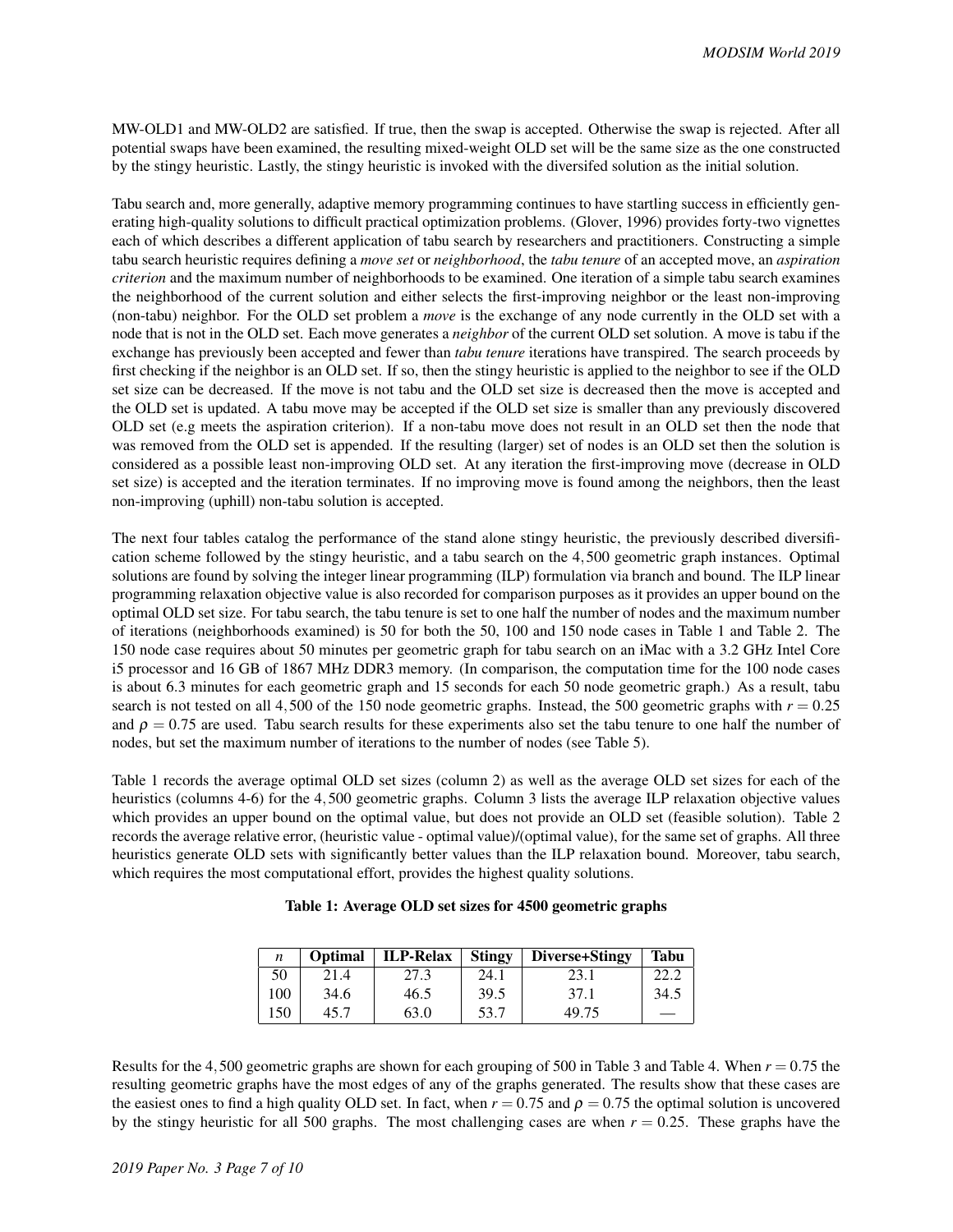| n   | Optimal | <b>ILP-Relax</b> | Stingy   | Diverse+Stingy | <b>Tabu</b> |
|-----|---------|------------------|----------|----------------|-------------|
| 50  | 21.4    | 27.6%            | $12.6\%$ | 8.1%           | $3.7\%$     |
| 100 | 34.6    | 34.4%            | $14.2\%$ | $7.2\%$        | $2.5\%$     |
| 150 | 45.7    | 37.9%            | $17.4\%$ | 8.9%           |             |

#### Table 2: Average Relative Error, (Heuristic-Optimal)/Optimal for 4500 geometric graphs

fewest edges. For the 3,000 geometric graphs with  $r = 0.25$  or  $r = 0.50$  the trend is the same, tabu search outperforms diversification followed by stingy which outperforms stingy. For example, the relative errors for the 500 geometric graphs generated with  $r = 0.25$  and  $\rho = 0.75$  were 31.8% for the stingy heuristic, 21.2% for diversification followed by stingy, and 13.6% for tabu search.

| Table 3: Average OLD set sizes for 9 sets of 500 geometric graphs with 50 nodes |  |  |  |  |  |
|---------------------------------------------------------------------------------|--|--|--|--|--|
|---------------------------------------------------------------------------------|--|--|--|--|--|

| $r, \rho$  | <b>Optimal</b> | <b>Stingy</b> | Diverse+Stingy | Tabu  |
|------------|----------------|---------------|----------------|-------|
| 0.25, 0.25 | 18.45          | 24.78         | 22.62          | 21.15 |
| 0.25, 0.50 | 17.74          | 24.47         | 22.29          | 20.77 |
| 0.25, 0.75 | 18.40          | 24.28         | 22.29          | 20.90 |
| 0.50, 0.25 | 15.50          | 19.23         | 17.58          | 15.62 |
| 0.50, 0.50 | 17.24          | 19.01         | 18.29          | 17.29 |
| 0.50, 0.75 | 22.25          | 22.70         | 22.52          | 22.26 |
| 0.75, 0.25 | 23.10          | 23.82         | 23.61          | 23.12 |
| 0.75, 0.50 | 25.72          | 26.00         | 25.89          | 25.73 |
| 0.75, 0.75 | 33.13          | 33.13         | 33.13          | 33.13 |

Table 4: Average OLD set sizes for 9 sets of 500 geometric graphs with 100 nodes

| $r, \rho$  | Optimal | <b>Stingy</b> | Diverse+Stingy | Tabu  |
|------------|---------|---------------|----------------|-------|
| 0.25, 0.25 | 27.69   | 36.43         | 32.04          | 28.45 |
| 0.25, 0.50 | 27.11   | 35.99         | 31.40          | 28.09 |
| 0.25, 0.75 | 27.61   | 36.48         | 31.24          | 28.34 |
| 0.50, 0.25 | 24.73   | 33.62         | 29.65          | 25.34 |
| 0.50, 0.50 | 27.81   | 32.45         | 30.65          | 28.18 |
| 0.50, 0.75 | 36.48   | 37.66         | 37.23          | 36.55 |
| 0.75, 0.25 | 38.48   | 40.77         | 40.21          | 38.71 |
| 0.75, 0.50 | 43.51   | 44.32         | 44.07          | 43.56 |
| 0.75, 0.75 | 57.74   | 57.78         | 57.76          | 57.74 |

Table 5 catalogs the performance of tabu search for the OLD set problem on 500 geometric graphs. In Table 1 all nine families of 500 geometric graphs are tested. The results for the family of 500 geometric graphs recorded in Table 5 have an edge between two points on the unit square if the distance between the points was less than 0.25 and the probability of a weight 2 vertex was 0.75. Tabu tenure is set to one half the number of nodes and the maximum number of iterations (neighborhoods examined) is set to the number of nodes. Notice that the solution quality improved as the number of nodes increased and the number of instances in which the aspiration criterion is invoked also increased with the number of nodes as well. For the 150 node graphs tabu search uncovered a solution that satisfied the aspiration criterion in 310 out of the 500 instances. No instance had more than one solution that met the aspiration criterion.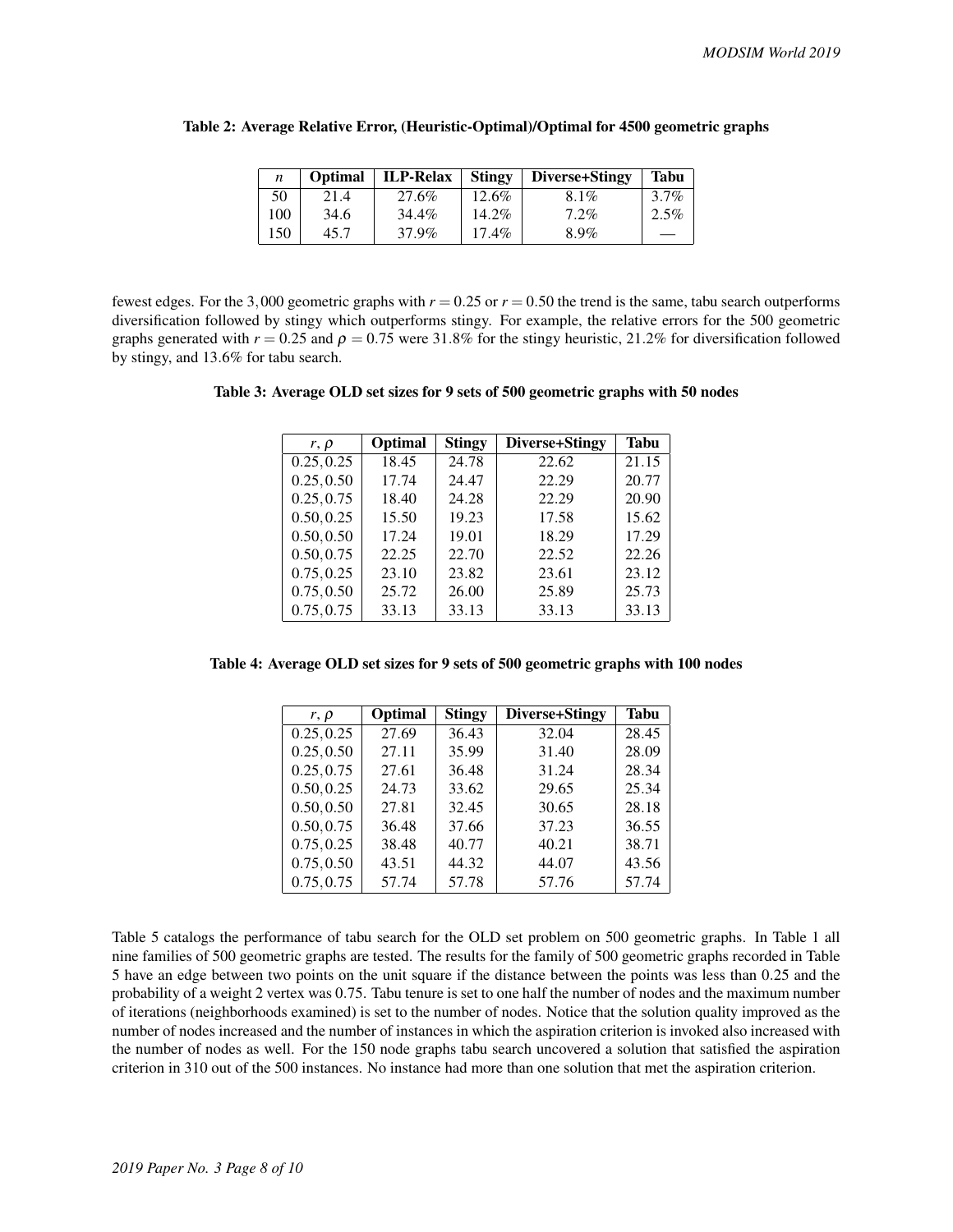|     | <b>Optimal</b> | Tabu/ $%$ Opt | <b>Tabu Tenure</b> | <b>Itrs</b> | <b>Aspiration</b> |
|-----|----------------|---------------|--------------------|-------------|-------------------|
| 50  | 18.4           | 20.9/13.6     | 25                 | 6.0         | 0.05              |
| 100 | 27.6           | 28.2/2.2      | 50                 | 23.7        | 0.34              |
| 150 | 35.8           | 36.4/1.7      | 75                 | 50.5        | 0.62              |

## Table 5: Tabu Search (500 geometric graphs with  $r = 0.25$  and  $\rho = 0.75$ )

## CONCLUDING REMARKS

The main contribution in this paper is the development and testing of two heuristcs for the mixed-weight OLD set problem. The first imposes a diversification scheme upon the solution generated by a stingy heuristic and then reapplies the stingy heuristic to the diversified solution. The second is a tabu search heuristic which makes use of a short term memory function (tabu tenure) in an attempt to drive the solution away from locally optimal solutions. In addition, an aspiration criterion is included to allow tabu moves to be accepted if they lead to solutions that have not yet been uncovered. Both heuristics led to better OLD sets than those found by the stand alone stingy heuristic for the 4,500 geometric graphs tested. It is expected that the same performance would be observed if all the weights on the nodes are uniform.

For the 4,500 geometric graphs tested, the weight associated with each node is fixed, apriori. Deciding which weight, 1 or 2, to assign to each node doubles the number of decision variables in the ILP. Future efforts will be directed to this case. In (Sweigart, 2019; Sweigart and Kincaid, 2017) a mixed-weight OLD set ILP is formulated that allows sensors of any integer strength from 1,2,...*R* to be considered.

As was noted, the computational time for the tabu search when 150 nodes are considered is roughly 50 minutes per 50 iterations and does not scale well for larger graphs. Pursuit of strategies to address the excessive computing time are of interest. For example, a candidate list strategy may implemented in which a small sample of the neighborhood is examined at each iteration. Such candidate list strategies have proven successful in other application venues. Identifying good canditate lists for OLD set problems is a topic for future research.

As was noted in figure 1, MLD sets contain many fewer nodes than OLD sets. In addition, MLD sets arise in a variety of applications. Three applications of MLD sets and resolving sets are provided in (N. Mladenovic and Cangalovic, 2012): network discovery (Beerliova et al., 2006), comparing chemical compounds (G. Chartrand and Oellermann, 2000) and robot navigation (S. Khuller and Rosenfield, 1996). Consider a robot navigating a space described by a graph. The robot seeks information on its current position in the graph by sending out a signal to a set of landmarks and determines its distance from them. The problem is to compute the minimum number of landmarks as well as their locations so that the robot is always able to uniquely determine its current position. As was the case for the OLD set problem, it is straight forward to extend an optimization model (see (N. Mladenovic and Cangalovic, 2012)) for the MLD set problem to a maximum covering location problem when a budget constraint forces MLD1 or MLD2 to be violated. To the best of our knowledge this problem has not been studied.

# **REFERENCES**

- Akyildiz, I., Pompili, D., and Melodia, T. (2005). Underwater acoustic sensor networks: Research challenges. *Ad Hoc Networks*, 3:257–279.
- Beerliova, Z., Eberhard, F., Erlebach, T., Hall, A., Hoffman, M., Mihalak, M., and Ram, L. (2006). Network discovery and verification. *IEEE Journal on Selected Areas in Communication*, 24:2168–2181.
- Cohen, G., Honkala, I., Lobstein, A., and Zémor, G. (2001). On identifying codes. *DIMACS Series in Discrete Mathematics and Theoretical Computer Science*, 56:97 – 109.
- Colbourn, C., Slater, P., and Stewart, L. (1987). Locating dominating sets in series parallel networks. *Congressus Numerantium*, 56:135 – 162.

Di Palma, D., Bencini, L., Collodi, G., Manes, G., Chiti, F., and Fantacci, R. (2010). Distributed monitoring systems